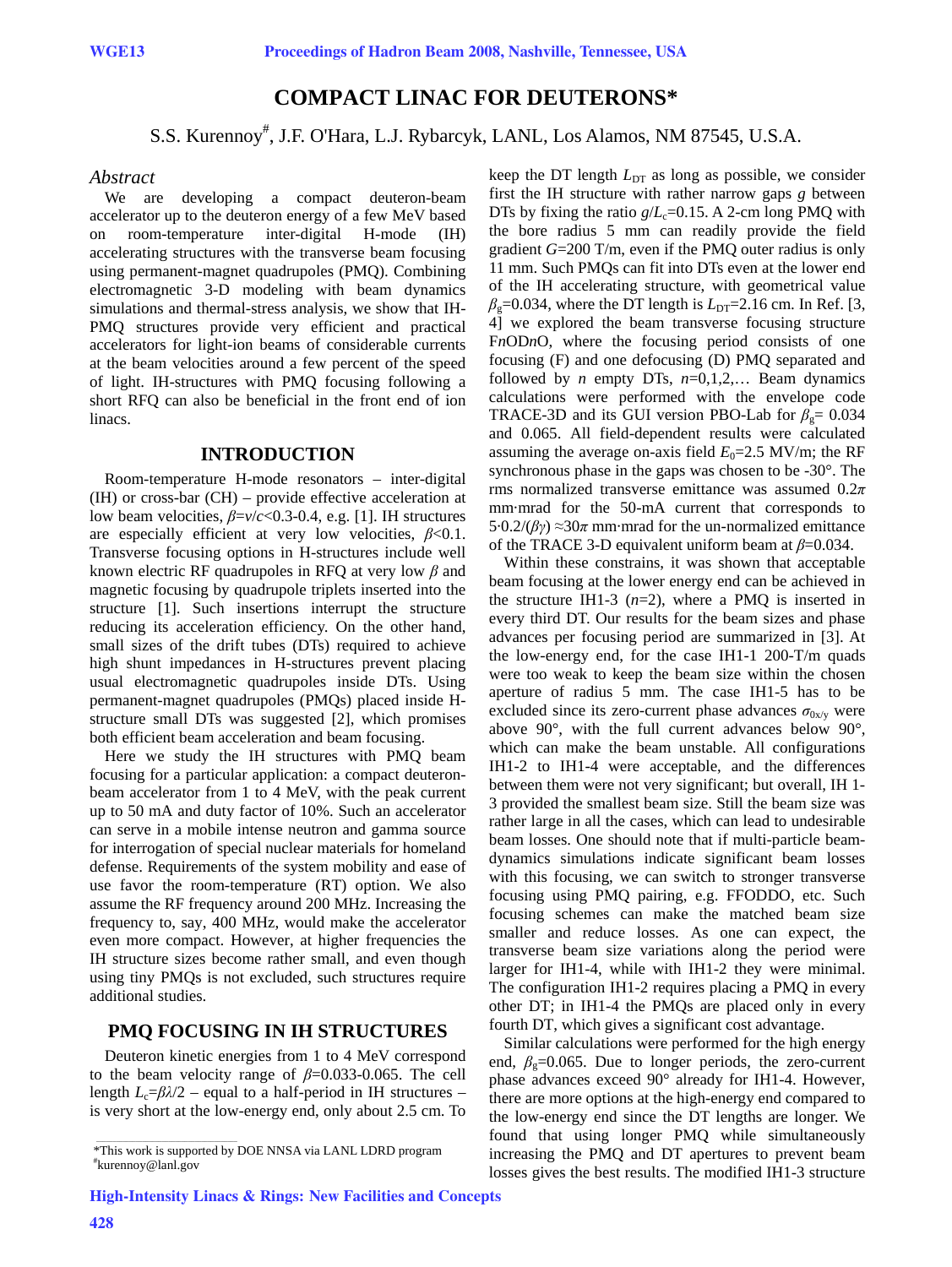has long PMQs,  $L<sub>q</sub>=3$  cm, with weaker gradient,  $G=150$ T/m, which allows to increase the PMQ inner radius to  $r_{\text{in}}=6$  mm, with the outer radius  $r_{\text{out}}=12$  mm. The maximal beam size  $r_{\text{max}}$  = 3.55 mm is small compared to the 6-mm aperture radius. Preventing beam losses is especially important at the high-energy end of the deuteron linac.

Overall, the transverse focusing structure IH1-3 (FOODOO, *n*=2), where PMQs are inserted only in every third DT, appears to be the best choice. It provides an acceptable beam transverse size while reducing the number of the required PMQs by a factor of three compared to the maximum equal to the number of DTs. It also gives us an opportunity to use DTs of different sizes – increasing the transverse size of DTs with PMQ while reducing the sizes of empty DT – to keep or even increase the high accelerating efficiency of the IH structure.

#### **IH STRUCTURE CHARACTERISTICS**

IH room-temperature structures have high accelerating efficiency, an order of magnitude higher than the DTL structures, in the beam velocity range  $\beta$ =0.033-0.065, small cavity transverse size (4-5 times smaller than DTL), and a relatively homogeneous surface loss distribution compared to DTL (no hot spots), which can simplify cooling. Based on the previous results [2], which found the IH structures with DTs supported by two vanes the most effective in this velocity range, we explore the structure characteristics for *β*=0.033-0.065 using EM modeling with the CST MicroWave Studio (MWS) [5]. The MWS eigensolver finds the modes in one structure period with periodic boundary conditions at the ends.

#### *Structures with Identical DTs and Narrow Gaps*

For the IH structures with vanes and narrow gaps,  $g/L_c$  $= 0.15$ , the transit-time factor *T* slowly increases from 0.9 to 0.96 (red circles in Fig. 1), while the shunt impedance *Z*<sub>sh</sub> decreases with *β*. The effective shunt impedance  $Z_{sh}T^2$ ranges from 360 at low *β* to 300 MΩ/m at high *β*, well above  $Z_{\rm sh}T^2$  of the DTL structure, which increases from 22 to 34 M $\Omega$ /m in this velocity range. Here we assume the copper surface with conductivity  $5.8 \cdot 10^7$  ( $\Omega$  m)<sup>-1</sup>.



Figure 1: Transit-time factor of different IH structures (defined by  $\beta_g$ ) versus beam velocity  $\beta$ .

High-Intensity Linacs & Rings: New Facilities and Concepts

A few designs of the 1 to 4 MeV deuteron accelerator based on the regular IH structures with vanes were evaluated [4]. We found only small differences between various design options, from one with gradually increasing cell lengths to the three-step design that includes only three types of cells, with  $\beta_{\rm g} = 0.04, 0.05,$ 0.06. In all these cases, assuming the average on-axis electric field  $E_0$ =2.5 MV/m and the RF synchronous phase -30°, the accelerator consists of 19-20 IH periods (38-40 cells) and has the total length 1.45-1.5 m, with the surface-loss power about 25 kW at 100% duty, small compared to the beam power 150 kW at 50 mA CW [4].

One potential concern for the considered IH structures with narrow gaps is that the maximal electric field *E*max increases with *β*, exceeding at  $\beta$ <sub>g</sub>=0.05 the conservative safe level of  $1.8E_K$ , where  $E_K$ =14.8 MV/m is the Kilpatrick field at 201.25 MHz. In fact, the RF breakdown level can be even lower due to high magnetic fields near the PMQ surface. The surface-loss power per cell  $P_{\text{loss}}$  and the maximal surface power density  $(dP/ds)_{max}$  also increase, see in [4].

#### *Structure Improvement Options*

One possible way to reduce  $E_{\text{max}}$  for a fixed gradient is increasing the gap length between DTs by making the DTs shorter. This is an attractive option at  $\beta_{\circ} \geq 0.05$ , since the DTs are relatively long and can accommodate PMQs even with reduced DT length. For regular IH structures  $L_{DT}$  should remain longer than the PMQ length,  $L_q=2$  cm, which limits the gap width by  $g/L_c= 0.25, 0.35, 0.45$  for  $\beta_g$  $=0.04$ , 0.05, 0.06, respectively. Apart from a small drop in the *T*-factor values (3-8%), the structure parameters improve significantly with the gap width increase: the effective shunt impedance  $Z_{\text{sh}}T^2$  increases by ~50%, from 300-360 MΩ/m to ~500 MΩ/m;  $E_{\text{max}}$  is reduced to safe levels around 20 MV/m with wider gaps [4].

Another option for the IH structure improvement is to use DTs of different transverse sizes depending on whether they house PMQ inside or not. In IH1-3 structure, the transverse size of the DT with PMQ can be increased to facilitate the PMQ placement inside it, while the outer diameter of empty DTs can be reduced to keep the shunt impedance high. One can go a step further and reduce also the lengths of empty DTs to have wider gaps. One period of the modified IH1-3 structure is shown in Fig. 2. The DTs with PMQ have large  $r_{\text{out}} = 14$  mm and length 24 mm; the empty DTs are short and slim,  $r_{\text{out}} = 7$  mm and length near 12 mm; the aperture radius is 5 mm, and the cavity radius is 149.5 mm. The resulting  $Z_{\text{sh}}T^2$  is 712 MΩ/m for  $β_g = 0.04$  (Fig. 2); it is still above 500 MΩ/m at the high-energy end,  $\beta_{\rm g} = 0.06$  [4].

For wider gaps in IH structures, a noticeable transverse on-axis electric field was observed, the known effect [1]. For its mitigation, asymmetric bulges on DT outer surface were used. The bulges reduce the dipole field but also reduce  $Z_{\rm sh}$ , see [4]. We considered an alternative measure – slanted ends of the empty DTs – that compensates the integral transverse kick completely [4]. It keeps  $Z_{sh}$  high but increases  $E_{\text{max}}$  more than the bulges.